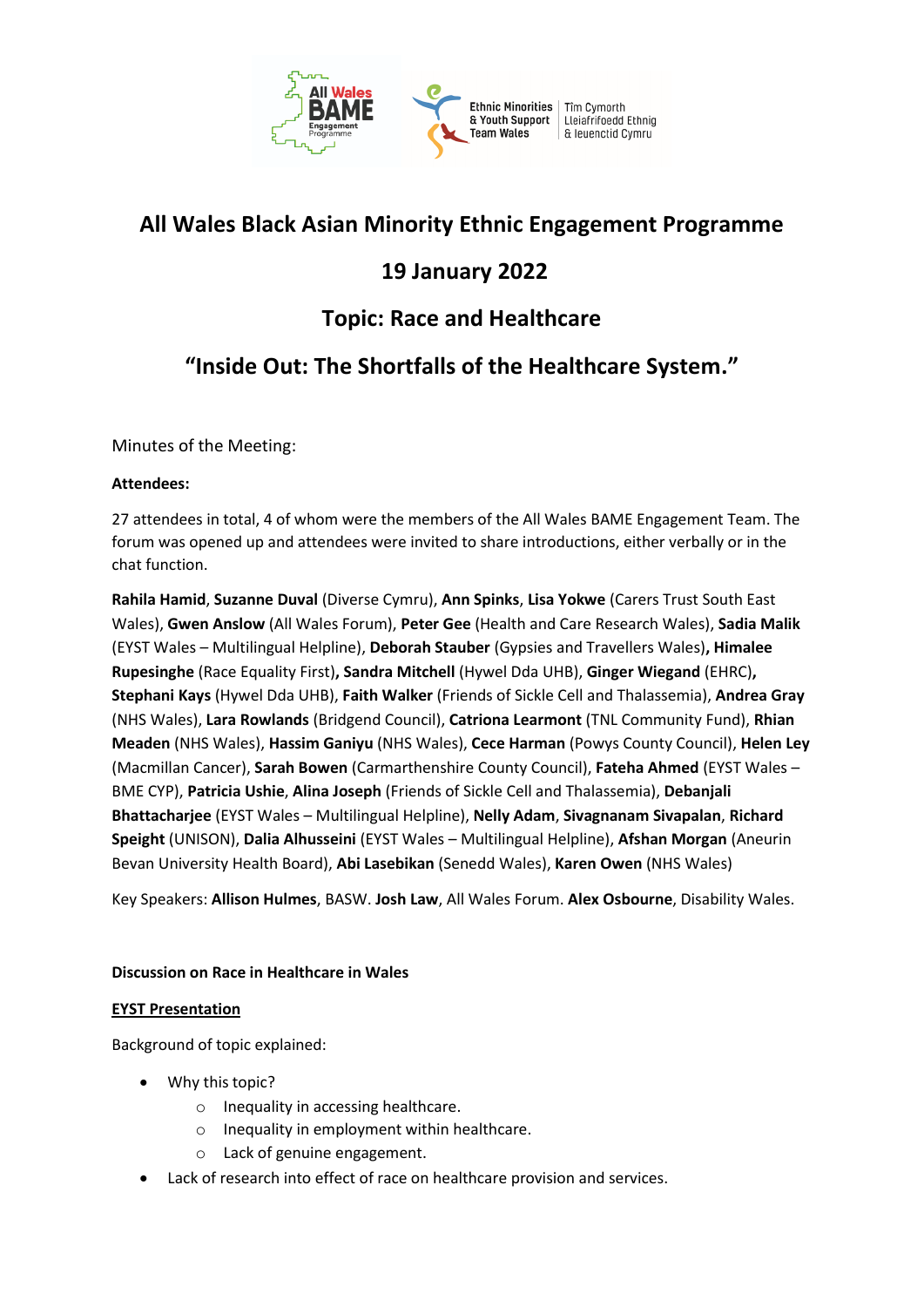

• Lack of training provided to healthcare providers.

## Areas covered:

- Covid-19 effects on mental and physical health
	- o High rates of BAME employment in front facing roles.
	- o Higher rates of BAME groups admitted to Critical Care and/or dying due to a Covid-19 related death.
	- $\circ$  Effect on Filipino nurses and the high death rate for those in healthcare roles.
	- o BAME staff felt that they were expected to work on Covid-19 wards more so than their White counterparts, and that they were also unable to access PPE as easily as White counterparts.
	- o Mental health effects.
- Employment within Healthcare
	- o Background of BAME Healthcare Staff
	- o Issues facing BAME staff.
		- Lack of training.
		- Passing off BAME patients to BAME staff.
		- Unequal job allocation and opportunity.
- Healthcare Services
	- o Incorrect assumptions about BAME patients and their families cause issues with healthcare provisions, such as:
		- Interpersonal links.
		- Religion.
	- o Internal Bias within healthcare.
	- o Language barriers.
	- o Economic inequality between BAME communities and peers.
	- o Fear of reprisals.
- Barriers to asylum seekers and refugees accessing healthcare services.
	- o People not knowing their rights.
	- o Healthcare professionals not knowing the rights of asylum seekers and refugees.
- Mental Health disparities and effect on BAME population.
- Disparities within disability services.
	- o Physical:
		- Medical and Social Model of Disability
	- o Learning:
		- Learning Disability Diagnoses.
		- Access to support and services.
		- Wider Societal Impacts.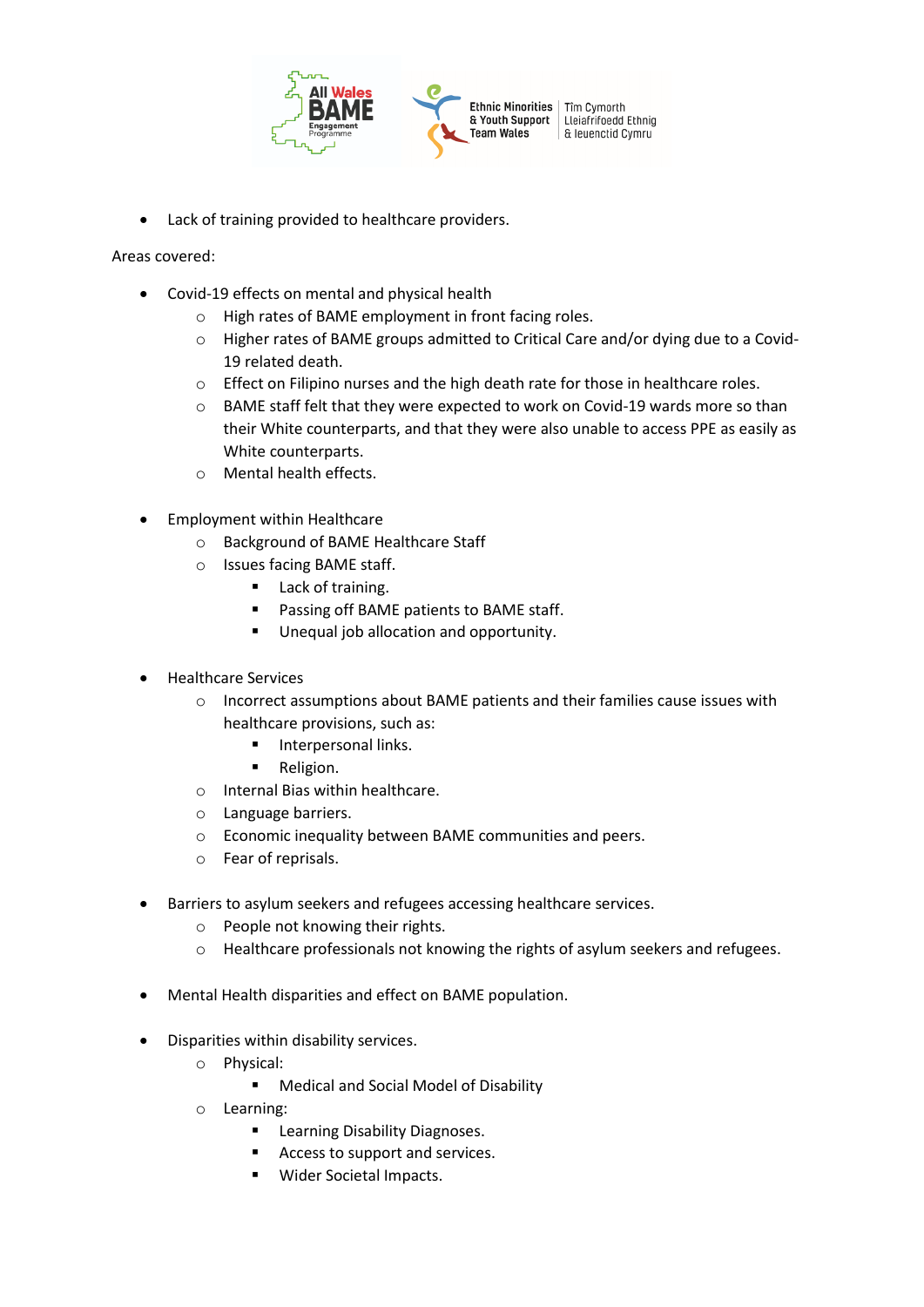

- Social Care
	- o Barriers facing carers
		- People don't realise they're carers
		- Difficulty in navigating the system
		- Lack of support from professionals
		- Assumptions that BAME communities "take care of their own"
- Reasons for not reporting issues faced.
	- o Language barriers.
	- o Fears of reprisals.
	- o Denial of racism can be a coping strategy.
	- o Unaware of the racism being targeted at victim.

# Resources used:

- *"Who supports the families of black and minority ethnic children with life-limiting conditions?"* Dr Wahida Shah Kent, 2020
- *"Black and Minority Ethnic Groups, Learning Disability, and the Need for Ethnicity Data | University of South Wales."* Dr Wahida Shah Kent, 2021
- *first-ministers-bame-covid-19-advisory-group-report-of-the-socioeconomic-subgroup.pdf (gov.wales)*
- *Review of Evidence of Inequalities in Access to Healthcare Services for Disabled People in Wales (gov.wale[s\)](https://gov.wales/sites/default/files/statistics-and-research/2018-12/151015-review-evidence-inequalities-access-healthcare-sevices-disabled-people-en.pdf)*

# **Allison Hulmes, BASW**

#### Background of GRT community in UK

- First mention of Gypsies in UK has been found in a document dated 1514, and Roma migrants from Central and Eastern Europe arrived later in UK from 1990s.
- Consistent persecution from all European states, and especially effects of Holocaust from WWII, factor into mental health of GRT communities.

#### Lack of data

- Lack of ability to self-identify as Roma until 2011, and then statistics for GRT community are not disaggregated, despite having distinct ethnicities and identities.
- Reluctance to self-identify as GRT due to long history of oppression and persecution. Reluctance is growing due to impact of the upcoming PCCS Bill.
- Lack of data means that crucial information has not been gathered.

# Health issues for GRT Community

• Average life expectancy of GRT populations in UK is estimated to be 10-12 years less than that of a non-GRT person (Parry et al., 2004)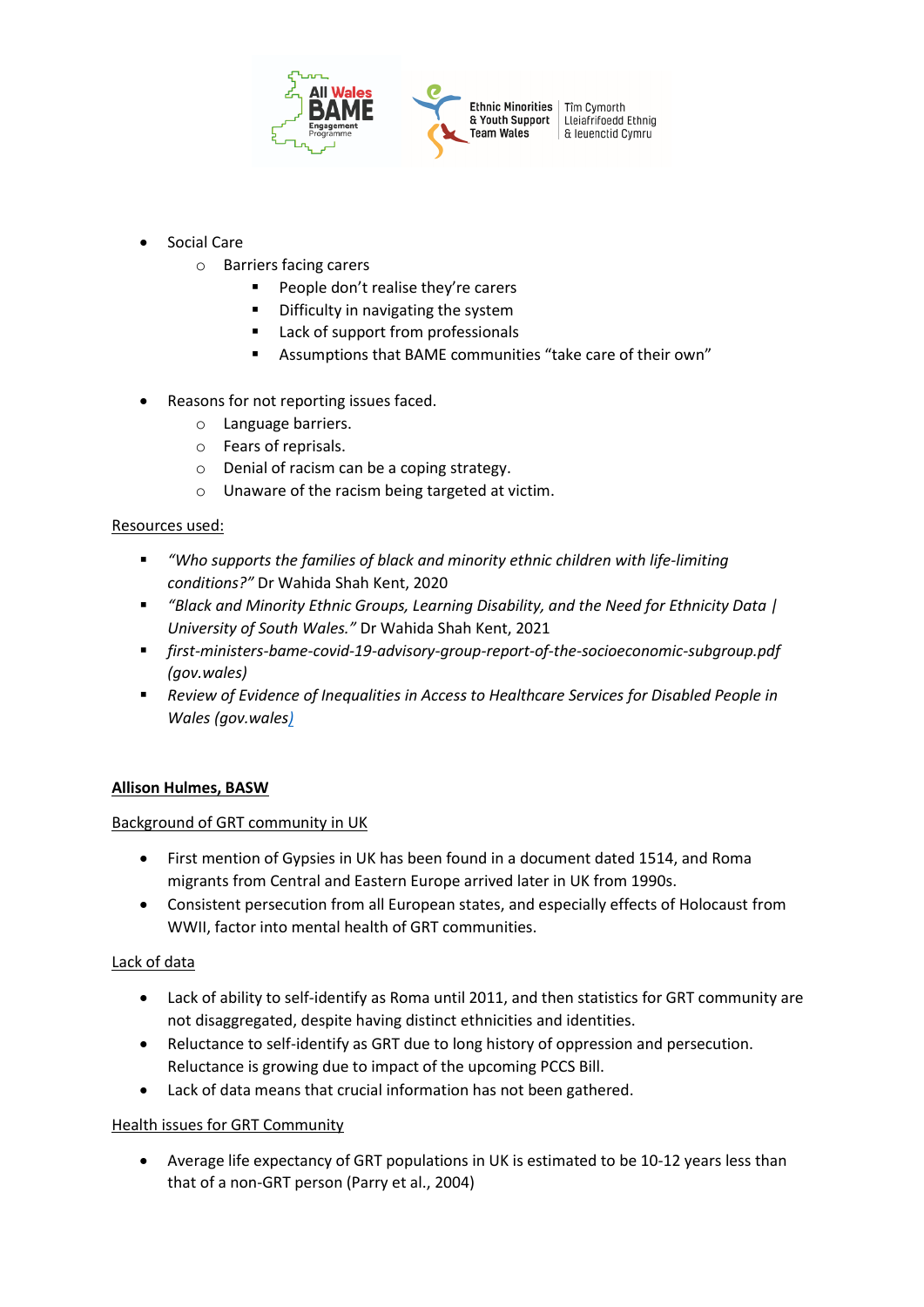

- Health status of a 60 year old GRT person is equivalent to that of an 80 year old non-GRT person.
- Why is this happening? This wouldn't be the case if GRT community could access adequate primary and secondary health care.
- 26% of Census GRT respondents who were of working age and economically inactive are disabled or long-term sick – highest % of all ethnicities.
- Access and navigating the system is difficult unless you have a good formal education. GRT communities have the lowest % achievement of all ethnicities at early years and lowest attainment of grades A\*-C in GCSE. This leaves GRT communities at a disadvantage when navigating the healthcare system.

# Issues that impact GRT community health

- Impact of hate crime
	- o Correlation between experiences of racism and suicide in GRT communities as per 2020 Greenfields and Rogers Report, "*As right as rain."*
	- o Hate crime has impact on mental health of GRT community.
	- $\circ$  Traveller Movement, 2020, found that suicide rates in GRT community are 6x higher than that of non-GRT people.
- Impact of housing
	- o Good housing underpins having good health care.
	- $\circ$  Local authorities are not investing in authorised sites, and lots of sites are next to roads and refuse sites with environmental pollution. This also affects mental health.

# Work to help address health issues within GRT community

- *Enabling Gyspies, Roma and Travellers,* 2018 policy by Welsh Government was set out to improve the health of GRT community, but these goals have not been met.
- 'Missing Voices' of Disabled People in the UK was co-produced research to try and fill the gaps in knowledge of disability within GRT community.

# Issues faced by GRT community with accessing disability healthcare

- Complex systems and long waiting times were deterrents.
- Mistrust of the healthcare system and not being taken seriously.
- Lack of knowledge.
- Shame and stigma.
	- o Feelings of being 'outsiders' when in rooms with other people seeking help from disabled organisations. No issues with those running the schemes, but from peers.
- Presumptions about the caring capacities of GRT communities.
- Different services between those in housing and those on sites.
- Previous bad experiences.

# How do we improve disabled healthcare for GRT community?

• Address language barriers by use of interpreters and use of videos in place of written text.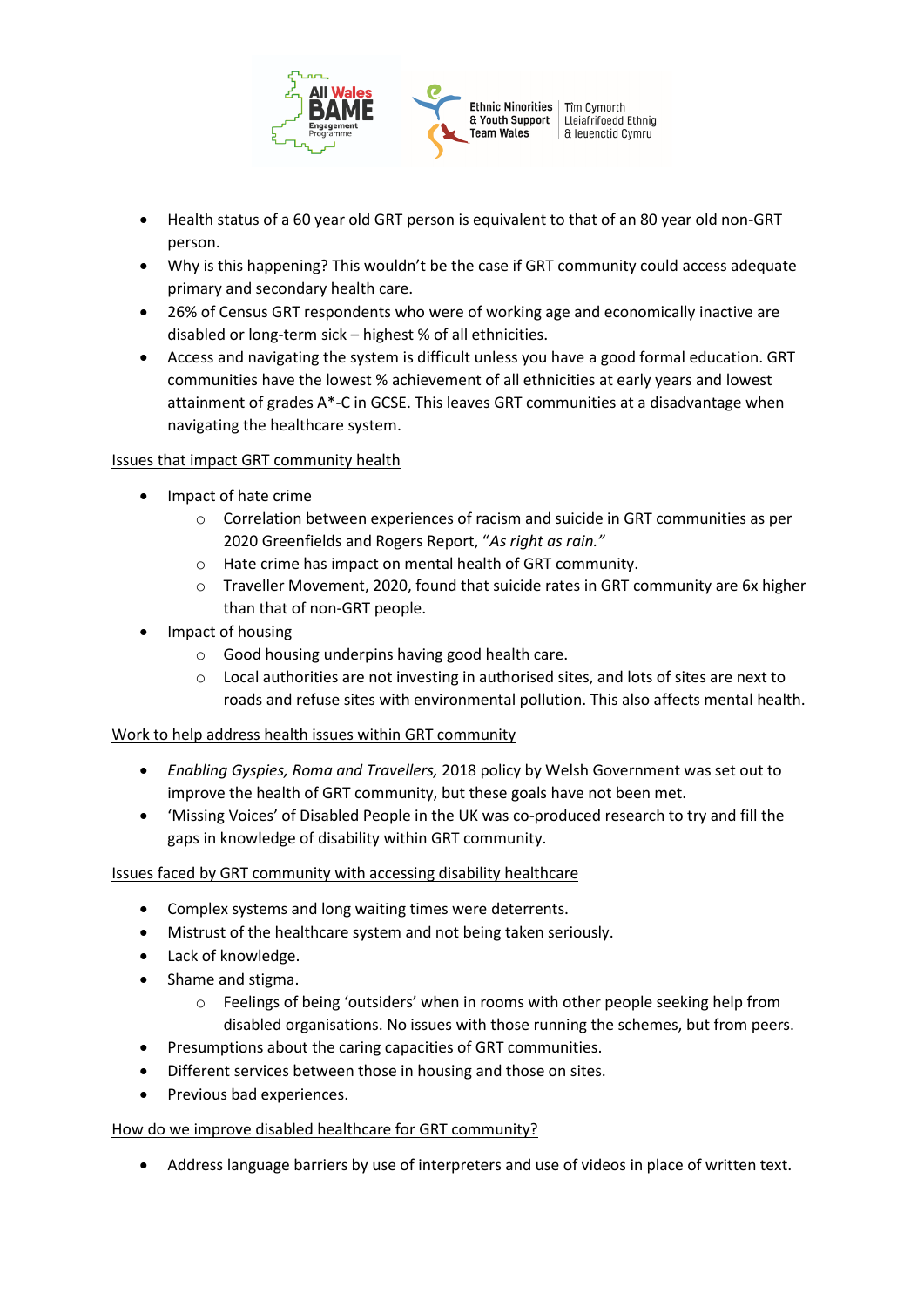

- GRT specific disabled organisations.
- Reaching out to communities at an early age and engaging young men in particular in conversations regarding mental health.

### **Josh Law, All Wales Forum**

## Introduction to All Wales Forum

- Work with families and carers of people with learning disabilities and autism.
- Hoping to reach out and collaborate with different communities on current and upcoming work.
- Forum was born from wish of families to improve the lives of people and carers of people with learning disabilities, to strengthen their voices and have their needs met.

## Who do AWF work with?

- Work with carers, but also indirectly help people with learning disabilities through their carers.
- Involved in the Learning Disability Ministerial Advisory Group and Carers Advisory Group; they share carers voices directly into the group regarding what's important to them, what they need, and community-based solutions. Aim is to improve carers lives through policies.

#### Inequalities that carers face

- AWF work on direct and indirect health inequalities facing carers.
- Caring Communities to Change project- Welsh Government funded project. This involves working with carers and running pilots that explore different solutions to issues carers face across 3 main themes:
	- o Transitioning: Transitioning from home to independent living.
	- o Respite and short breaks.
	- o Community Activity.
		- All these issues require working in close partnerships with local authorities and health boards.

# Types of pilots

- Respitality Model
	- o Last 18 months have been brutal on carers, with some having no breaks in this time.
	- o With bricks and mortar traditional respites not being open there has been conversations about introducing the Respitality Model, as seen in Scotland. This scheme links carers with the hospitality sector where businesses are able to donate breaks.
- Payments
	- o What are the effects of direct payments and the role of pooling people's direct payments budgets to access shared breaks together.

#### Health-based work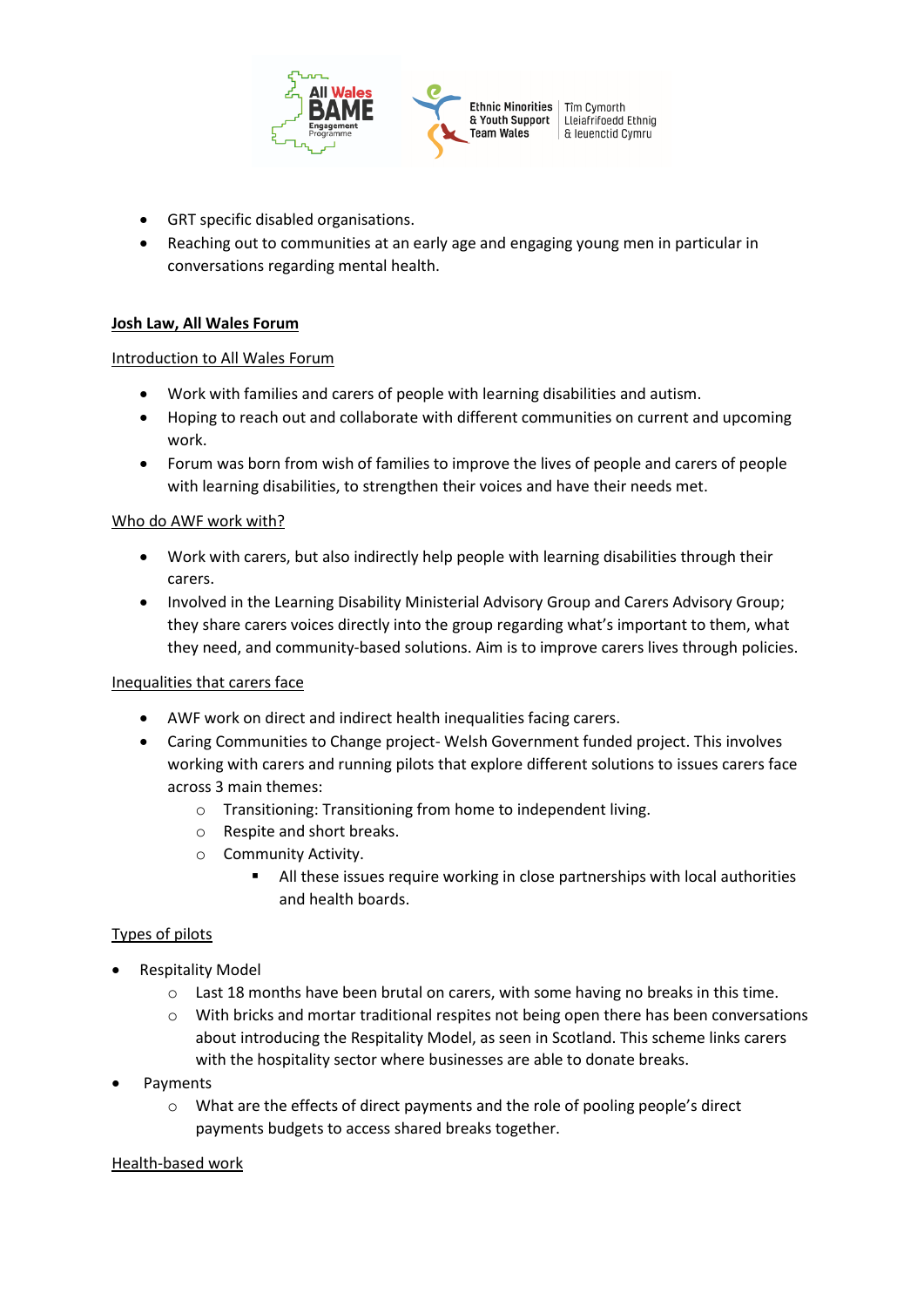

- Focus on what digital platforms and resources are available to families and carers.
- Worked with Learning Disability Wales to look at Health Equality Framework. This Framework is used by those with learning disabilities to ensure equitable access to healthcare.
- Focus groups showed that carers were interested in the Framework but, while useful, is never presented to them. Shows that the Framework needs to be embedded into practice in order to be utilised as effectively as possible.
- How do we work with Welsh government, local authorities, health boards, and regional partnership boards to ensure that this Framework is embedded in practice consistently? Inconsistent use of the Framework exacerbates health inequalities that exist now, as help and access to healthcare is a 'postcode lottery' currently; where you live and what community you come from can affect the quality and quantity of healthcare you get.

# Connectivity

- Connect parents and carers to various research projects, such as being part of a group who supported parents and carers in accessing Coronavirus and people with Learning Disabilities Study.
- Working with Learning Disability Wales, University of South Wales and All Wales People First in the UK wide research project, with AWF representing Wales and connecting parents and carers to the research to answer on behalf of a loved one who may not have capacity to answer the questions themselves.
- As the pandemic raged, things did not change much for parents and carers. There were peaks and troughs where the world started to open up a bit more, allowing people to have more freedom, but levels of stress, anxiety, and depression remained quite high.
- There were unique challenges for carers and parents of those with complex or high health needs to access services that are available, such as:
	- o Transport
	- o Personal Assistance
		- Aids to fix these issues nosedived during the pandemic, causing extra stress and anxiety for carers.
- This has led to the need for research on the impact of the pandemic on parents and carers, which is being done in conjunction with Queens University, Belfast. The aim is to develop:
	- o Resources and ways to improve connectivity and networking between parents.
	- o What resources were required during the pandemic.
	- o What resources they need going forward.
		- AWF want to take this information to the Learning Disability Ministerial Advisory Group and Carers Advisory Group to influence change within policy.

# BAME communities and research projects

• The first research project failed to engage with BAME communities in any sort of way; not for lack of trying, but connections with communities weren't there.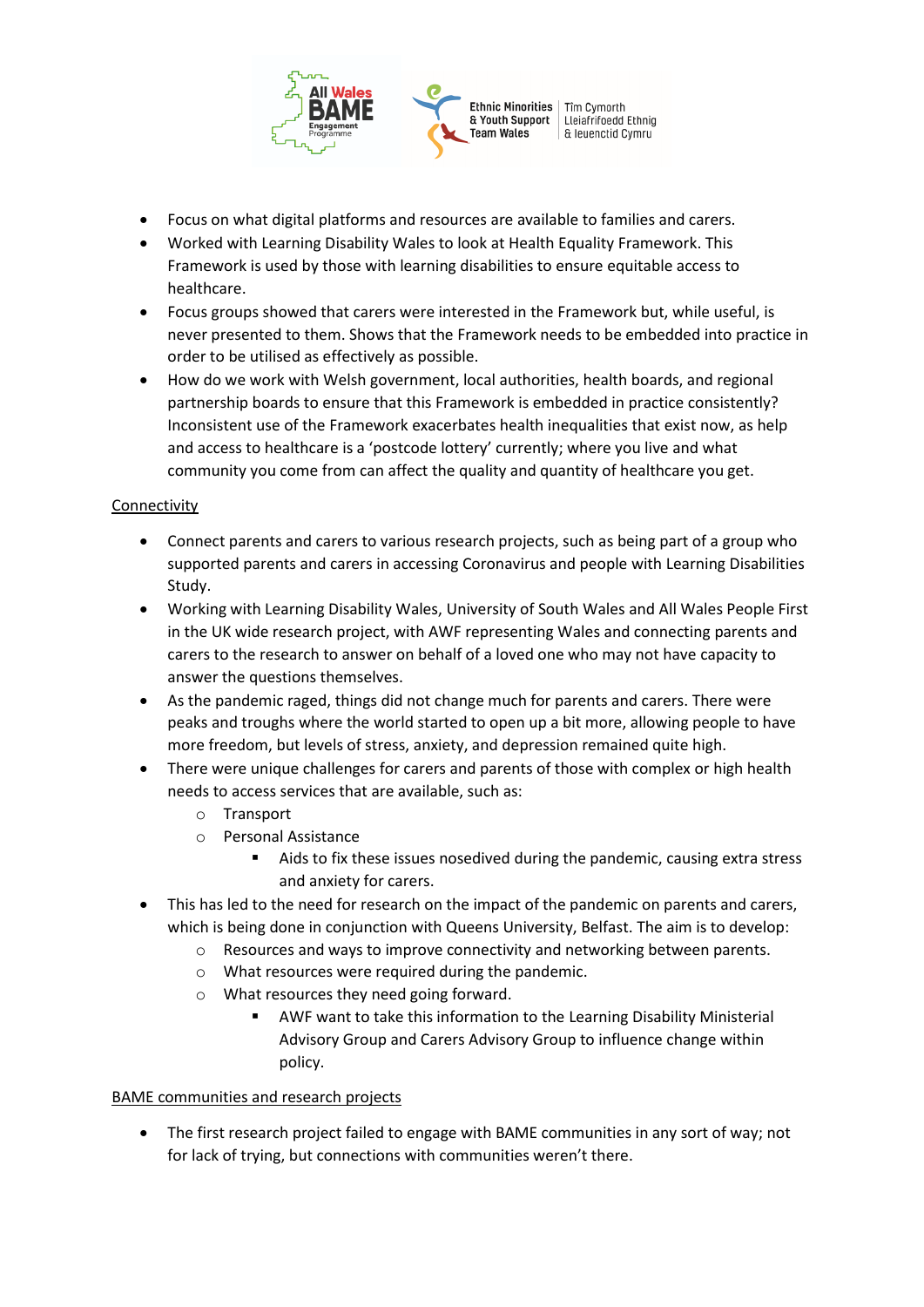

- This lack of BAME input means that any recommendations from the research in policy won't reflect the needs of the BAME communities, as said by Allison Hulmes.
- AWF aim to link in with different organisations and communities to ensure that the research undertaken and information shared is as diverse as the communities it represents.
- AWF are looking to widen their networking to get insights from everyone to help shape policy so that the policy that is introduced will accurately reflect the diversity of parents and carers of people with learning disabilities in Wales.

# Upcoming projects

- Parents ID project with Queens University, Belfast.
	- $\circ$  Previous research really highlights the gaps in services and how the parents and carers of Wales feel.

# **EYST**

Forum is opened for questions.

- Selima Bahadur explains that All Wales BAME Engagement Team can help with:
	- o dispersal of information, surveys, posters etc.
	- $\circ$  The team has a wide network that can be used to share opportunities for BAME communities.
	- o Share information in the Stakeholder Newsletter.
	- o Attend advisory groups.

#### **Allison Hulmes, BASW**

- Offers similar services to assist in getting in touch with GRT community, as well as following organisations:
	- o Travelling Ahead
	- o Gypsy Travellers Wales
	- o Romani Arts

#### **Participant comment**

- Policy and implementation of equality policies needs to be done properly, as without action there can be no change.
- Health boards and health services need more diversity, as people are being shut down when attempting to make face to face appointments with a GP due to the pandemic. If they do not have the confidence to challenge this decision and call for their request to be taken seriously, their health can be affected.

#### **Josh Law, All Wales Forum**

- Social Services and Wellbeing Act is a great piece of legislation, but it is not implemented properly in practice all the time.
- Element of culture change is needed in healthcare, and it's very important to use the research and information collected to effect positive change.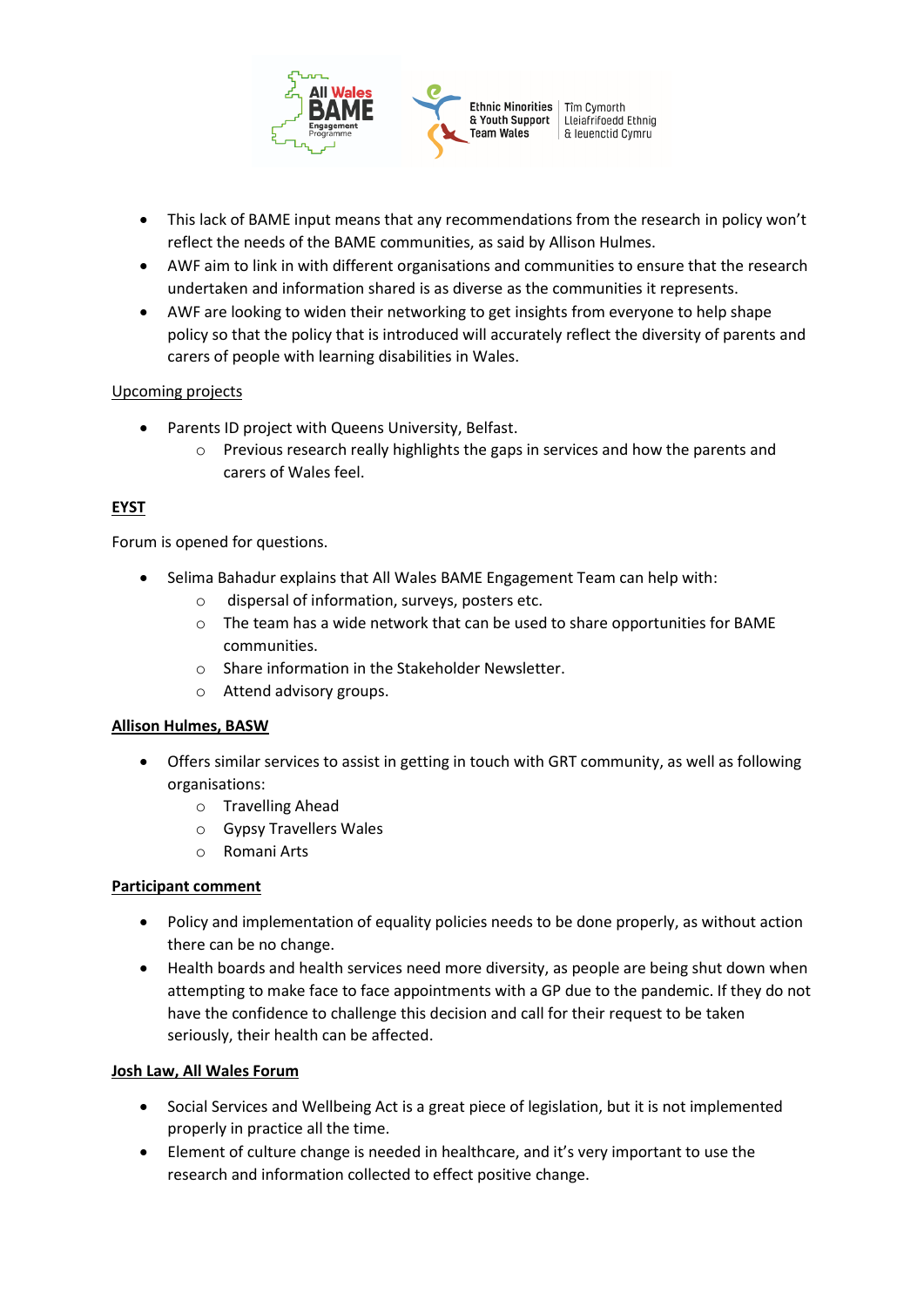

## **Selima Bahadur, EYST**

- People do not have time to waste, as said in attendance of meetings and groups. People attend and share their information because we need policy and practice change in Wales.
- If BAME communities and organisations, such as the attendees today, do not speak out then change will not happen. Events like today spur tiny changes, which can lead to bigger changes.

## **Participant comment**

• We are doing to lots of research and closed doors work happening, but this needs to go to funders and identify who can take the findings and research onwards to people in authority who are in a position to effect real change.

## **Participant comment**

- The system needs to change, separately to policy change. Certain things can be changed by listening to what these communities need.
- Ongoing work is happening within the health inequality umbrella.
- Participant's project has been extended as there is evidence that they are needed and am glad that the health board sees the work that is happening and how needed it is for the BAME communities.

## **Participant comment**

- Communities need to be contacted, otherwise how else will they know about what they're entitled to?
- Resources exist, but they're no good unless people can access them. There is no need for people to struggle or go without when there is facility and ability to help.
- Participant's project connects and help people get in contact with those that can help them, as well as providing literature in multiple languages so people can get information in their own mother tongue.

# **Alex Osbourne, Disability Wales**

#### Background of Disability Wales

- Disability Wales are the national organisation for disabled people in Wales.
- DW attend Government sessions, work with other organisations, and conduct research into where disabled people are excluded.
- Disabled people's rights have taken a nosedive through the pandemic, and Covid has highlighted how some groups are ignored and sidelined more than others.
- Language is crucial within policy and has an impact of how people view themselves and others, and for this reason DW use *The Social Model of Disability*. People think of disability as negative, exclusionary thing, but DW use the model to show how society fails to make the world accessible for disabled people so that they can partake in everyday activities.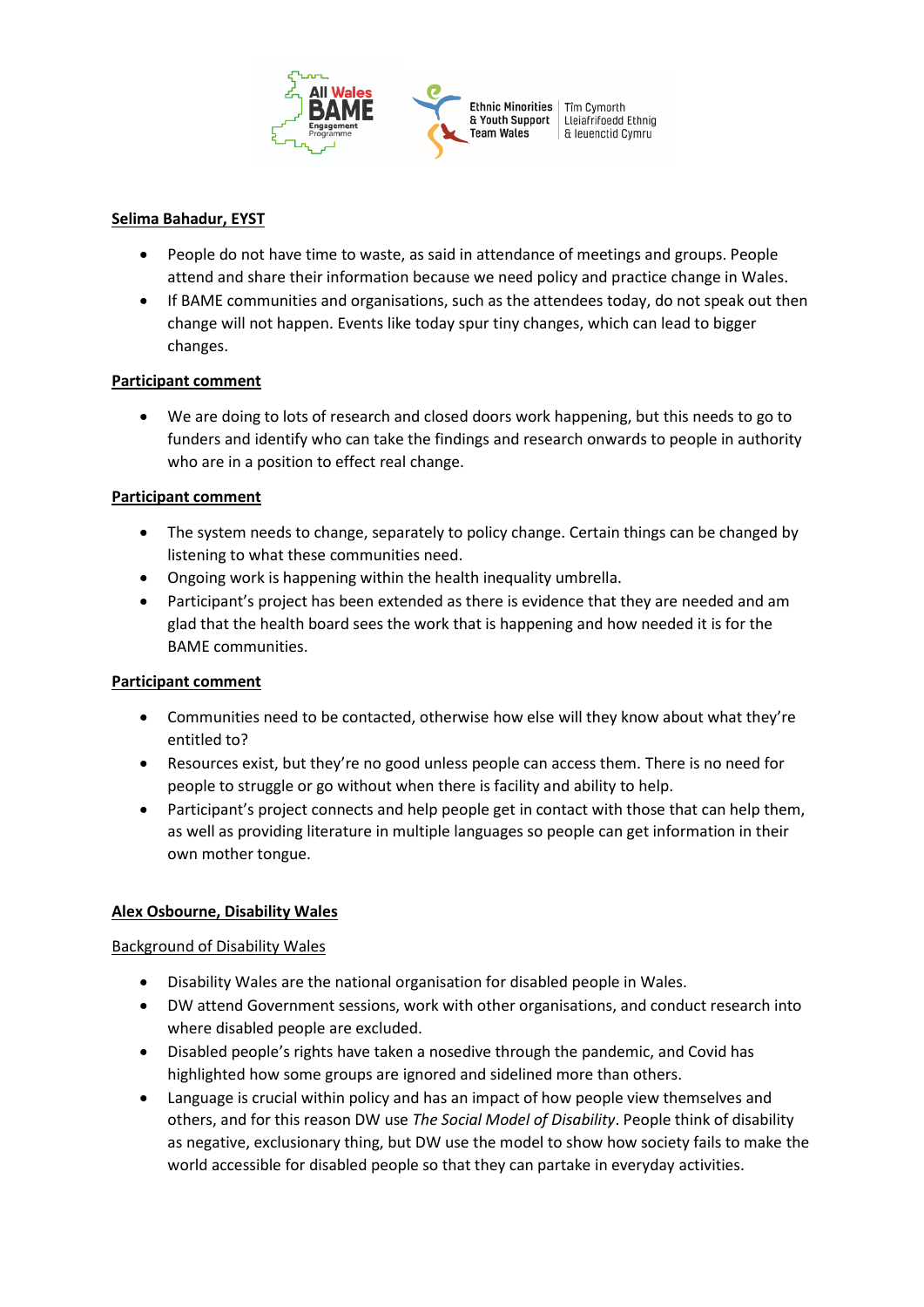

## Disability Wales' work

- DW is all about accessibility:
	- o Documents are sent in Microsoft Word as often as possible as those who use screen readers have difficulty in using these in conjunction with PDFs.
	- o Large, clear text is used for ease of reading.
- One of the largest pieces of work was the 2013 publication of *Know your Rights*, which includes information such as the Equality Act and the Wellbeing Act to strengthen people's knowledge and empower them to ask for help and services that they are entitled to when speaking to bodies such as local council.
- 2020 survey of DW's members whilst doing work around the elections and the writing of their manifesto highlighted that of the 120 people surveyed:
	- o 68% people responded that their rights were not adequately enforced.
	- o Of these people, 78% believed that their rights would not improve in the next 5 years.

# What rights do people have?

- Reasonable adjustments within:
	- o Homes, such as stairlifts being fitted by landlords.
	- o Workplaces.
- When it comes to local authorities, quoting your rights seems to trigger quicker responses and quicker implementation of rights and services for disabled people.
- An example is in North Wales, barriers would be erected during 9am-6pm which would shut vehicular access to the High Street. However, this would unfairly affect disabled people as those with mobility issues found the parking spaces too far from the High Street. With the *Know your Rights* pack, the member was able to get the local authority to open the High Street one hour earlier and close one hour later to allow vehicles to access the High Street, therefore safeguarding disabled people's access to the High Street.

#### Disability Wales' work with the Welsh Government

• The Government will be forming the Disability Task Force, as recommended by DW.

# **Participants comment**

- Highlights how Sickle Cell is the world's most common blood disorder, and it is a life limiting condition.
- Extends thanks for the platform today to share their information and highlight how it took 22 years of fighting for a specialist commission for Sickle Cell and Thalassemia.

# **Hasminder Aulakh, EYST**

- Agrees that more funding needs to be given to organisations helping those with Sickle Cell and Thalassemia as the prevalence of the diseases does not align with funding allocated to organisations.
- Conclusion of the session, and thanks extended to the attendees and speakers.